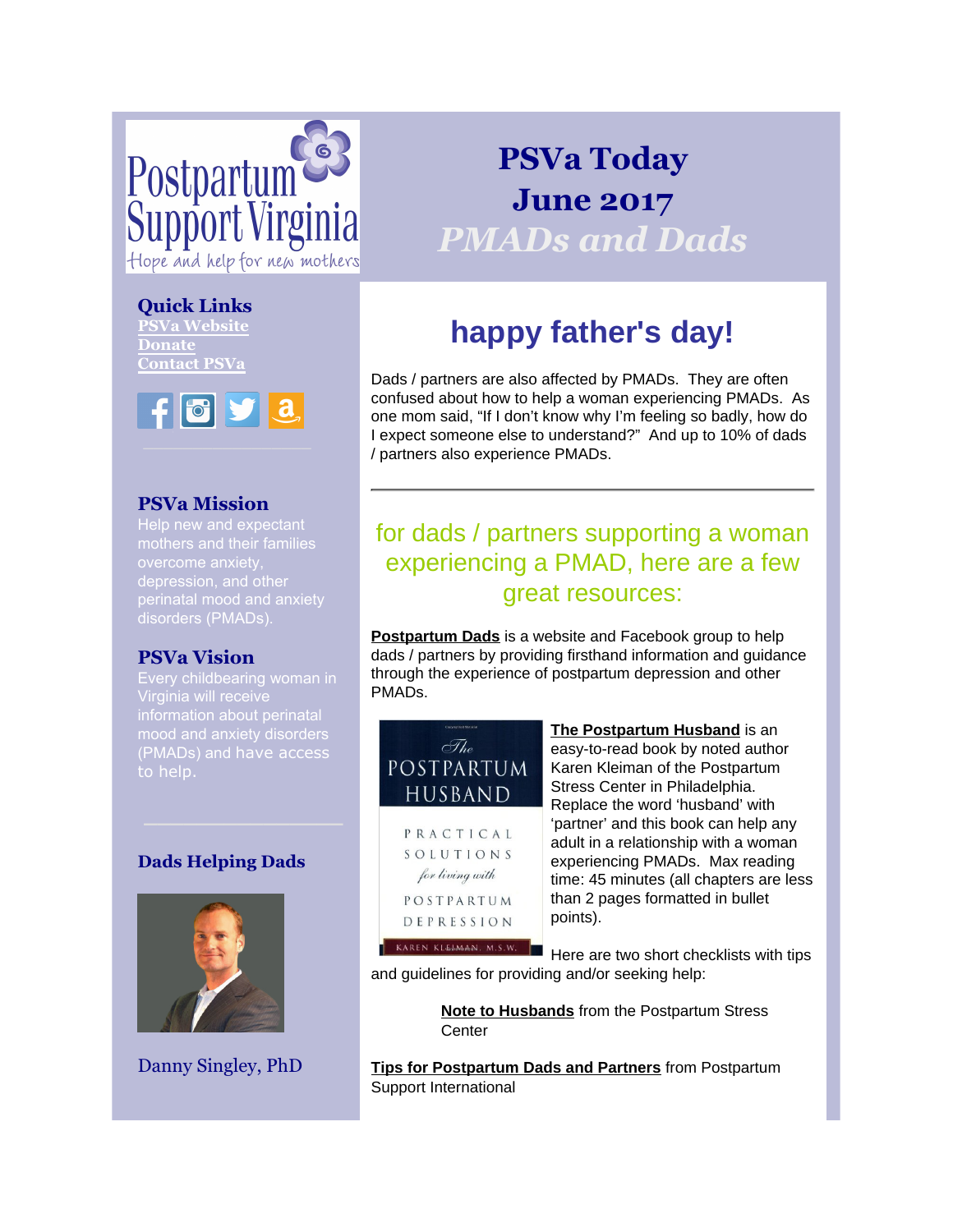Daniel Singley is a San Diego psychologist who specializes in helping men become confident, engaged fathers 'family.' Learn more [HERE](http://www.menexcel.com/).



### James Paulson, PhD

Board Member -- is an associate professor of pediatrics at Eastern Virginia Medical School and associate profess or psychology at Old Dominion University in transition to parenthood and



Walter Chun, MD

Postpartum Support International provides a FREE call-in opportunity for dads / partners each month. **[Chat With An](http://www.postpartum.net/chat-with-an-expert/) [Expert](http://www.postpartum.net/chat-with-an-expert/)** is held the first Monday of each month and is a forum for dads / partners facilitated by a PMAD expert. Call for information, support, and connection with other dads / partners. Click **[HERE](http://www.postpartum.net/chat-with-an-expert/chat-with-an-expert-for-dads/)** for more information and the call-in number.

#### **Here are a few articles by fathers:**

Musician John Legend talks about how important it is to support women during this timeframe: "You have to be present, and you have to be compassionate." He knows firsthand: his wife, model and actress Chrissy Teigen, had postpartum depression. Click **[HERE](http://www.scarymommy.com/john-legend-chrissy-teigen-postpartum-depression/)** to read more.



- Katherine Stone is the founder of Postpartum Progress, a terrific blog supporting moms experiencing PMADs. Here's a great **[piece](http://www.postpartumprogress.com/husband-postpartum-depression-dads-fathers)** by her husband, Frank.
- Here's a **[story](http://theguidingstarproject.com/not-knowing-what-to-do-a-husbands-perspective-on-postpartum-depression/)** about one dad's experience with his wife's PMAD which sheds light on the frustrations a new dad feels.

### dads / partners can experience PMADs, too

Up to 1 in 10 dads / partners experience PMADs. They experience many of the same challenges that new mothers face, including

- **Major life changes.** Having a baby is one of the single largest stressors in life. New parents -- along with their infants -- often suffer from lack of sleep and routine. The parenting years often coincide with other big life transitions: new job, financial stress, purchasing or moving to a new home, illness/death of a parent.
- **Expectations**. Maybe dad / partner thought baby would look a certain way, or labor and delivery would proceed according to plan, or that having a baby would be fun. Disappointment can set in if these expectations are not met. (Dads / partners, take note: lots of men say they start to really enjoy their babies when they can interact and play, somewhere between 9-12 months).
- **Hormonal changes**. Believe it or not, fathers also experience hormone changes in the post-partum period.